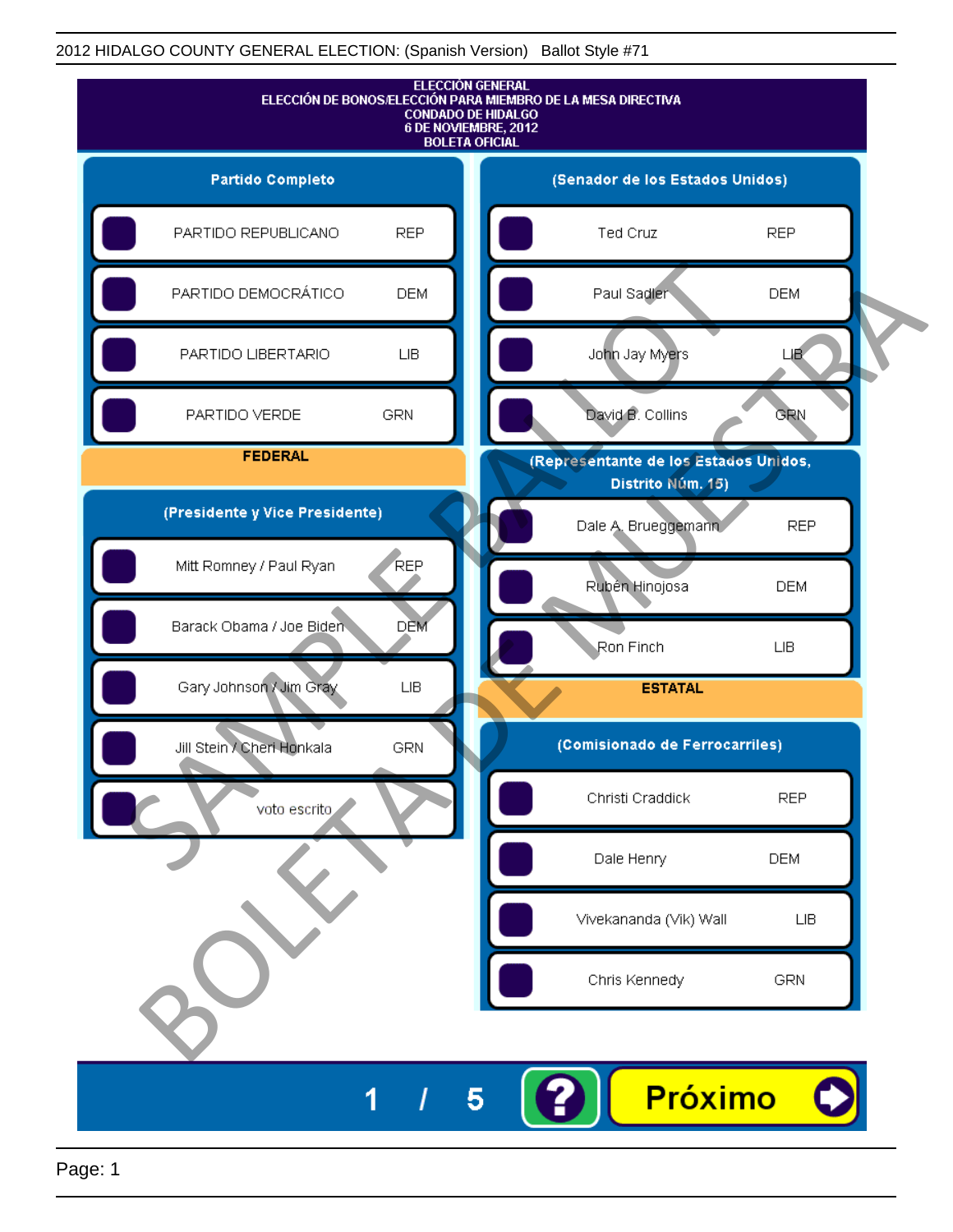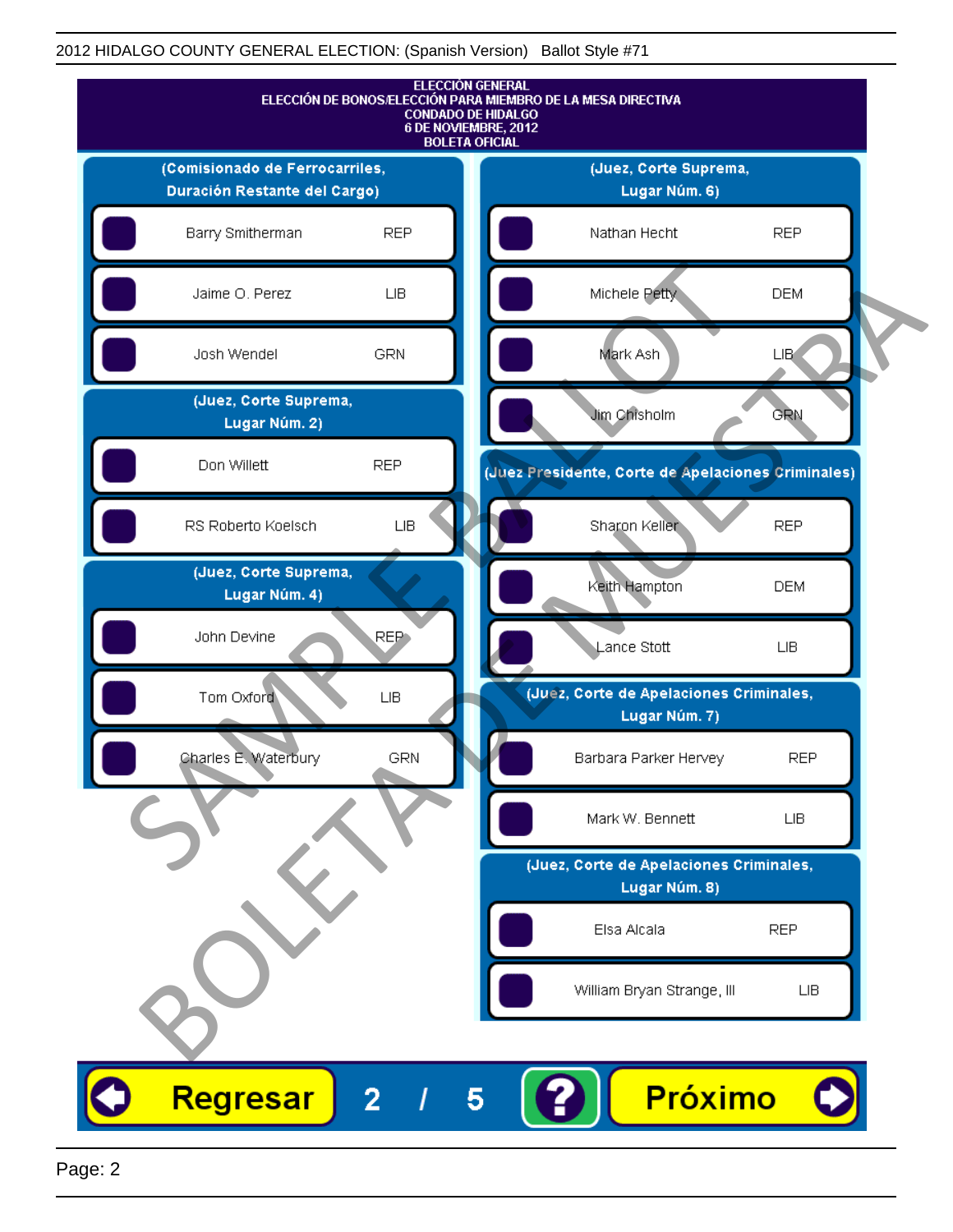

Page: 3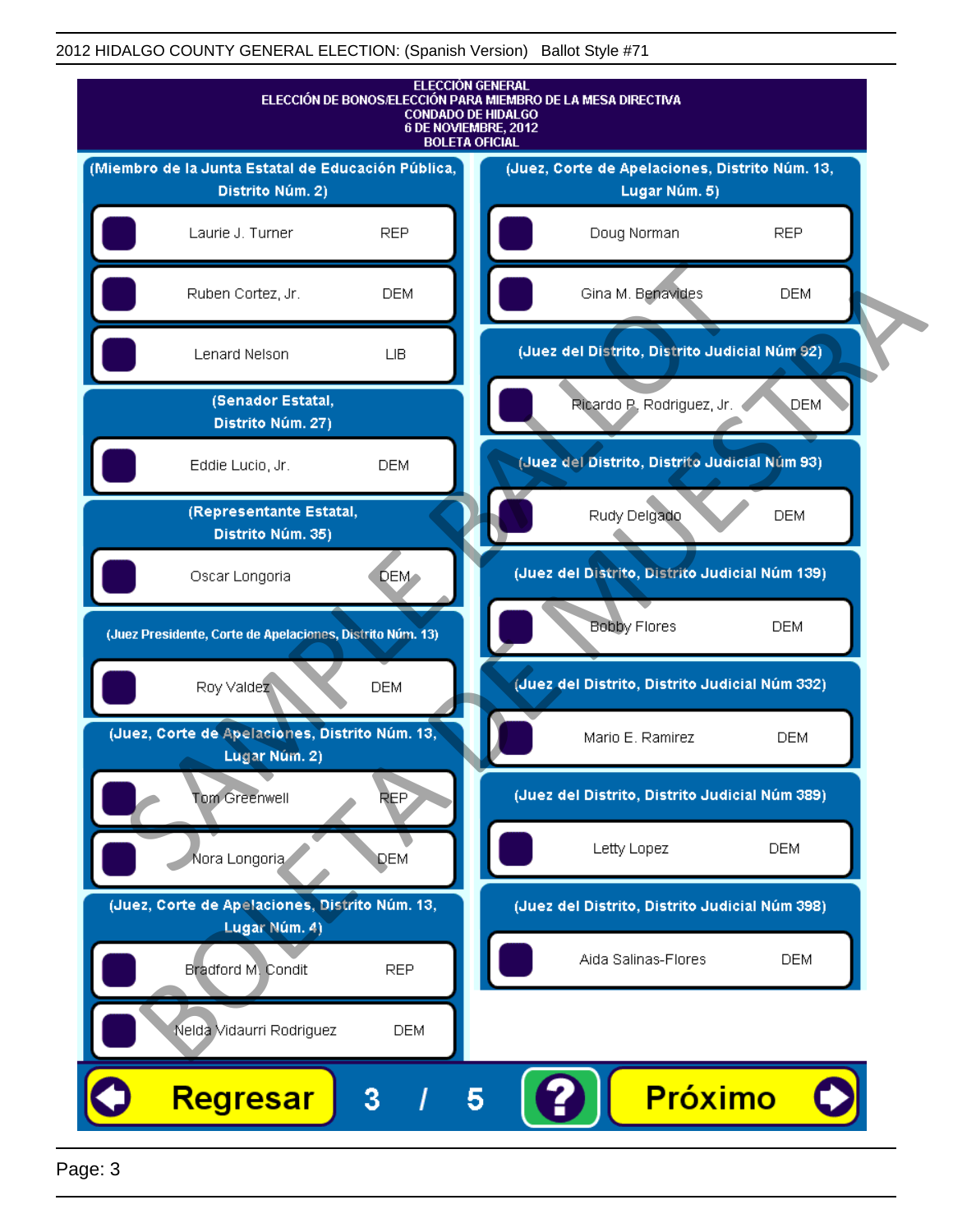| <b>ELECCIÓN GENERAL</b><br>ELECCIÓN DE BONOS/ELECCIÓN PARA MIEMBRO DE LA MESA DIRECTIVA<br><b>CONDADO DE HIDALGO</b><br>6 DE NOVIEMBRE, 2012<br><b>BOLETA OFICIAL</b>           |                                                  |
|---------------------------------------------------------------------------------------------------------------------------------------------------------------------------------|--------------------------------------------------|
| (Juez del Distrito, Distrito Judicial Núm 430)                                                                                                                                  | DISTRITO ESCOLAR INDEPENDIENTE DE MERCEDES       |
| Israel Ramon, Jr.<br><b>DEM</b>                                                                                                                                                 | (Para Sindico Escolar,<br>Lugar Número 5)        |
| (Juez del Distrito, Distrito Judicial Núm 449)                                                                                                                                  | Armando Lopez                                    |
| Jesse Contreras<br><b>DEM</b>                                                                                                                                                   | Mario Garcia                                     |
| <b>CONDADO</b>                                                                                                                                                                  | Yolanda C. Molina                                |
| (Sherife)                                                                                                                                                                       | (Para Sindico Escolar,<br>Lugar Número 6)        |
| <b>REP</b><br>Robert Caples                                                                                                                                                     | Monte R. Churchill                               |
| Guadalupe "Lupe" Trevino<br><b>J</b> DEM                                                                                                                                        | Elvia Sandoval                                   |
| DISTRITO DE DRENAJE NUMERO UNO DEL CONDADO<br>DE HIDALGO, TEXAS                                                                                                                 | (Para Sindico Escolar,<br><b>Lugar Número 7)</b> |
| <b>ELECCIÓN DE BONOS</b>                                                                                                                                                        | Brian R. Acosta                                  |
| (LA EMISIÓN DE BONOS EN LA CANTIDAD DE<br>\$184,000,000.00 Y LA IMPOSICIÓN DE IMPUESTOS<br>SUFICIENTES PARA PAGAR LOS BONOS PARA<br>MEJORAS AL SISTEMA DE DESAGUE DEL DISTRITO? | Roberto (Bobby) Guajardo                         |
| A FAVOR                                                                                                                                                                         | Rafael G. Leal                                   |
| <b>EN CONTRA</b>                                                                                                                                                                |                                                  |
|                                                                                                                                                                                 |                                                  |
| Regresar<br>4                                                                                                                                                                   | <b>Próximo</b>                                   |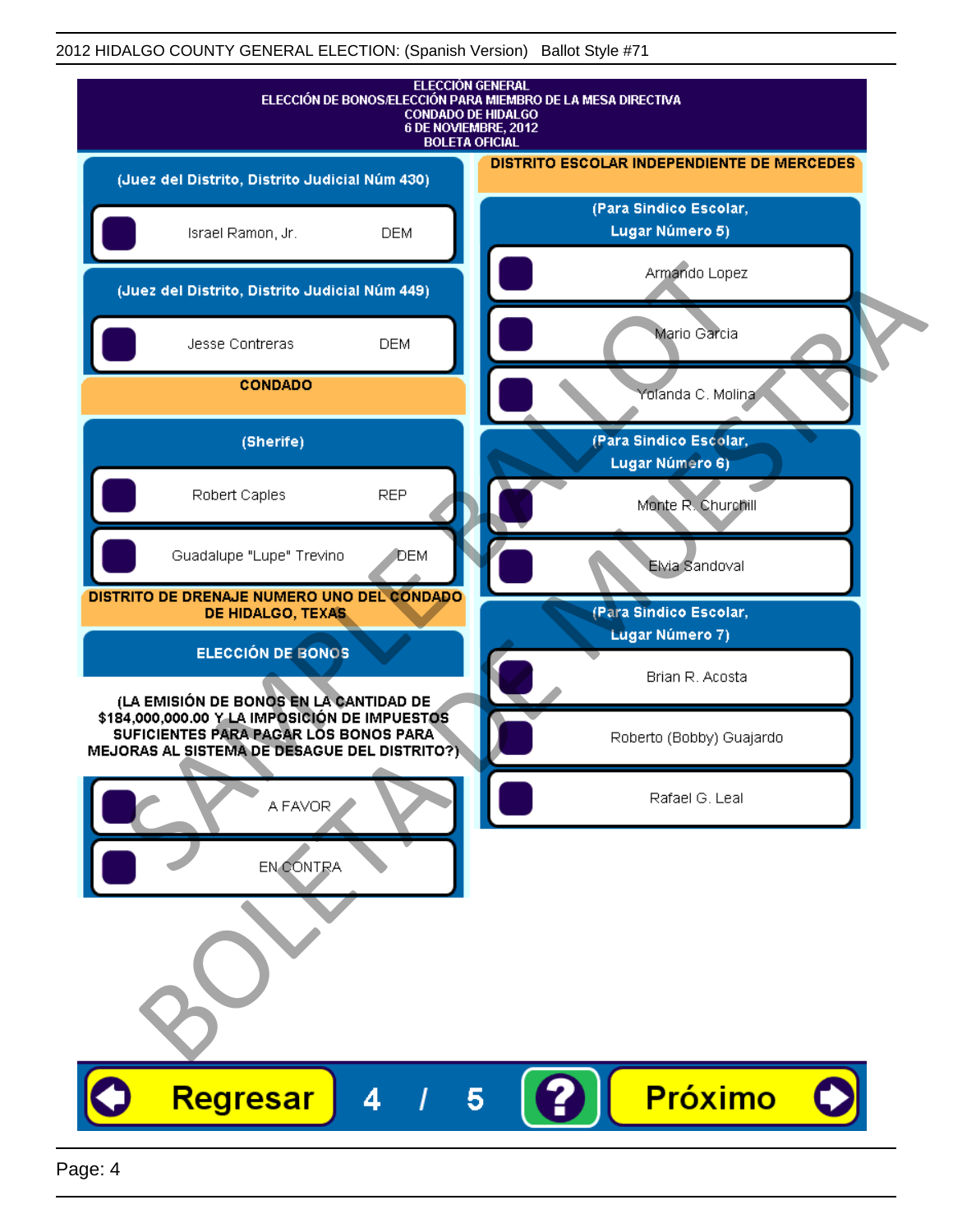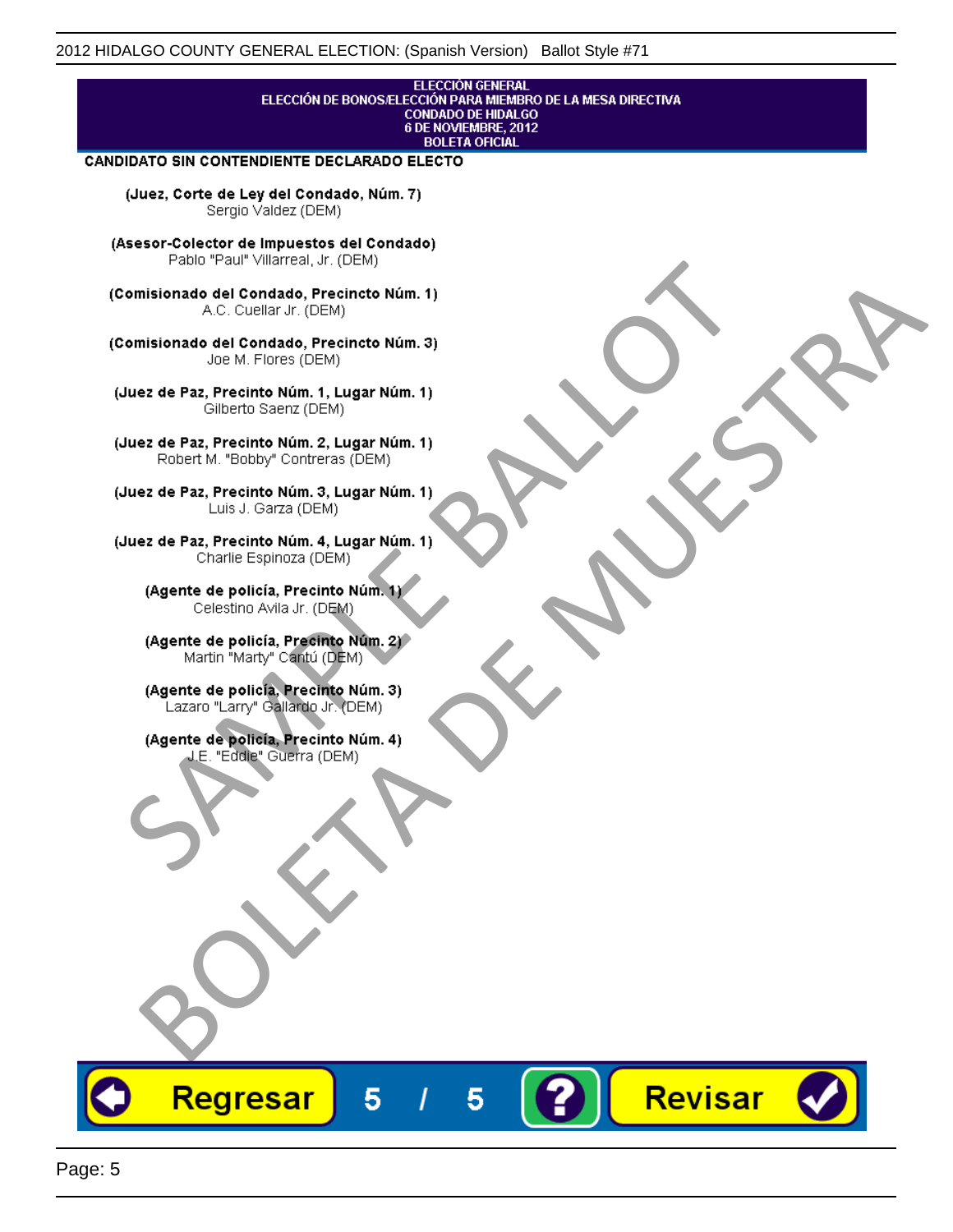# Resumen de instrucciones para la boleta electoral.

Presione el nombre del candidato o el título de la contienda para volver a la contienda.

El botón Votar se iluminará

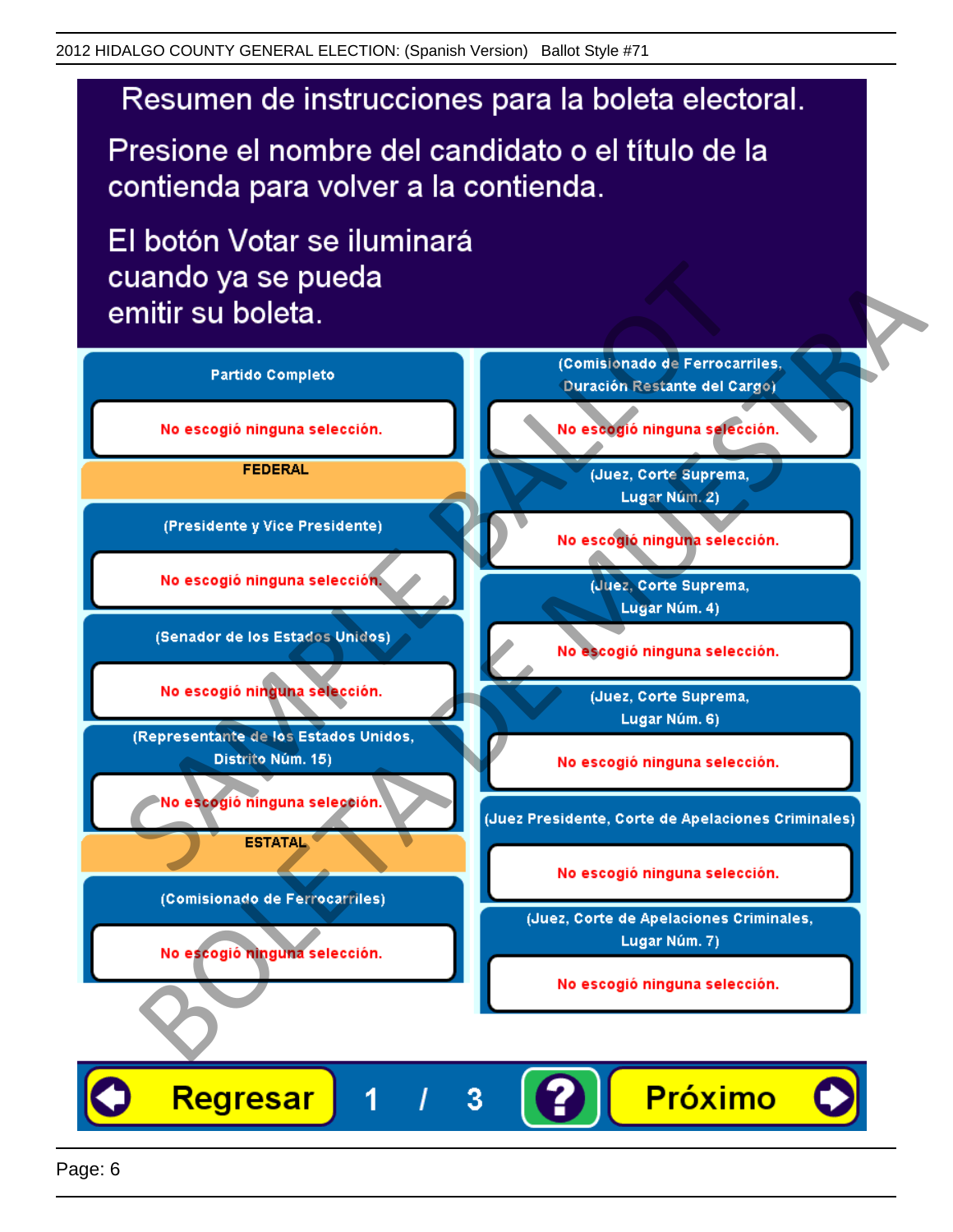# Resumen de instrucciones para la boleta electoral.

Presione el nombre del candidato o el título de la contienda para volver a la contienda.

El botón Votar se iluminará